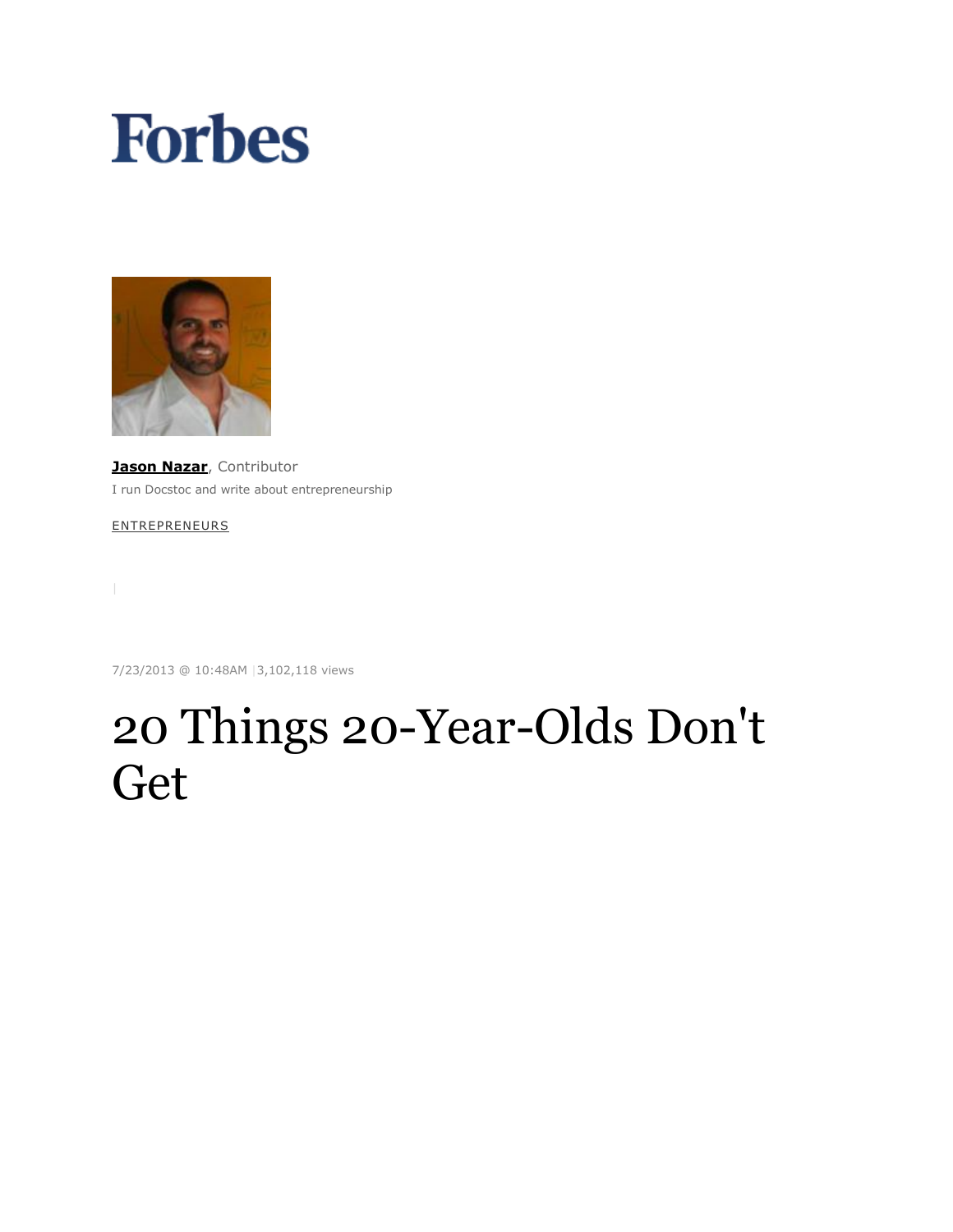

20's, made the cover of one of those cliché "20 Under 20" lists, and today I employ an amazing group of 20-somethings. Call me a curmudgeon, but at 34, how I came up seems so different from what this millennial generation expects. I made a lot of mistakes along the way, and I see this generation making their own. In response, here are my 20 Things 20-Year-Olds Don't Get.

I started [Docstoc](http://www.docstoc.com/) in my

**Time is Not a Limitless Commodity –** I so rarely find young professionals that have a [heightened sense of urgency](http://premium.docstoc.com/c/46/ch/236/l/1163/Urgency-and-Momentum) to get to the next level. In our 20s we think we have all the time in the world to A) figure it out and B) get what we want. Time is the only treasure we start off with in abundance, and can never get back. Make the most of the opportunities you have today, because there will be a time when you have no more of it.

**You're Talented, But Talent is Overrated** - Congratulations, you may be the most capable, creative, knowledgeable & multi-tasking generation yet. As my father says, "I'll Give You a Sh-t Medal." Unrefined raw materials (no matter how valuable) are simply wasted potential. There's no prize for talent, just results. Even the most seemingly gifted folks methodically and painfully worked their way to success. (Tip: read "[Talent is Overrated](http://www.amazon.com/Talent-Overrated-World-Class-Performers-EverybodyElse/dp/1591842948)")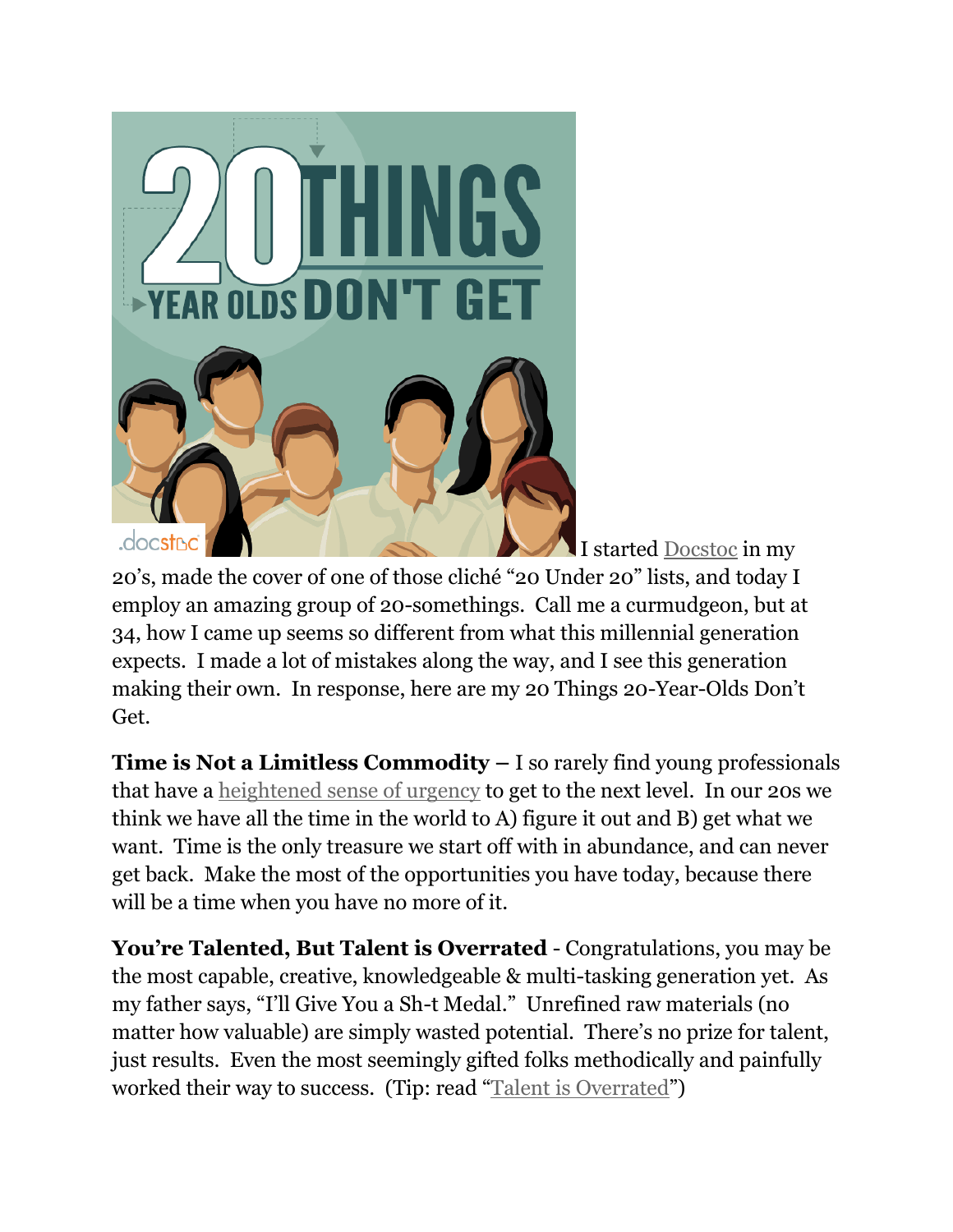**We're More Productive in the Morning** – During my first 2 years at Docstoc (while I was still in my 20's) I prided myself on staying at the office until 3am on a regular basis. I thought I got so much work done in those hours long after everyone else was gone. But in retrospect I got more menial, task-based items done, not the more complicated strategic planning, phone calls or meetings that needed to happen during business hours. Now I stress an office-wide early start time because I know, for the most part, [we're more](http://www.businessinsider.com/successful-early-risers-2012-1?op=1)  [productive](http://www.businessinsider.com/successful-early-risers-2012-1?op=1) as a team in those early hours of the day.

**[America's Top Colleges](http://www.forbes.com/top-colleges/)**[The best years of life are also among the most expensive.](http://www.forbes.com/top-colleges/)  [Choose with care.](http://www.forbes.com/top-colleges/)

**Social Media is Not a Career –** These job titles won't exist in 5 years. Social media is simply a function of marketing; it helps support branding, ROI or both. Social media is a means to get more awareness, more users or more revenue. It's not an end in itself. I'd strongly caution against pegging your career trajectory solely to a [social media job title.](http://memeburn.com/2013/05/21-ridiculous-social-media-job-titles/)

**Pick Up the Phone** – Stop hiding behind your computer. Business gets done on the phone and in person. It should be your first instinct, not last, to talk to a real person and source business opportunities. And when the Internet goes down… stop looking so befuddled and don't ask to go home. Don't be a pansy, pick up the phone.

**Be the First In & Last to Leave –** I give this advice to everyone starting a new job or still in the formative stages of their professional career. You have more ground to make up than everyone else around you, and you do have something to prove. There's only one sure-fire way to get ahead, and that's to work harder than all of your peers.

**Don't Wait to Be Told What to Do –** You can't have a sense of entitlement without a sense of responsibility. You'll never get ahead by waiting for someone to tell you what to do. Saying "nobody asked me to do this" is a guaranteed recipe for failure. Err on the side of doing too much, not too little. (Watch: [Millennials in the Workplace Training Video\)](http://www.youtube.com/watch?v=Sz0o9clVQu8)

**Take Responsibility for Your Mistakes –** You should be [making lots of](http://premium.docstoc.com/c/38/ch/191/l/1015/Repeat-Own-then-Make-New-Mistakes)  [mistakes](http://premium.docstoc.com/c/38/ch/191/l/1015/Repeat-Own-then-Make-New-Mistakes) when you're early on in your career. But you shouldn't be defensive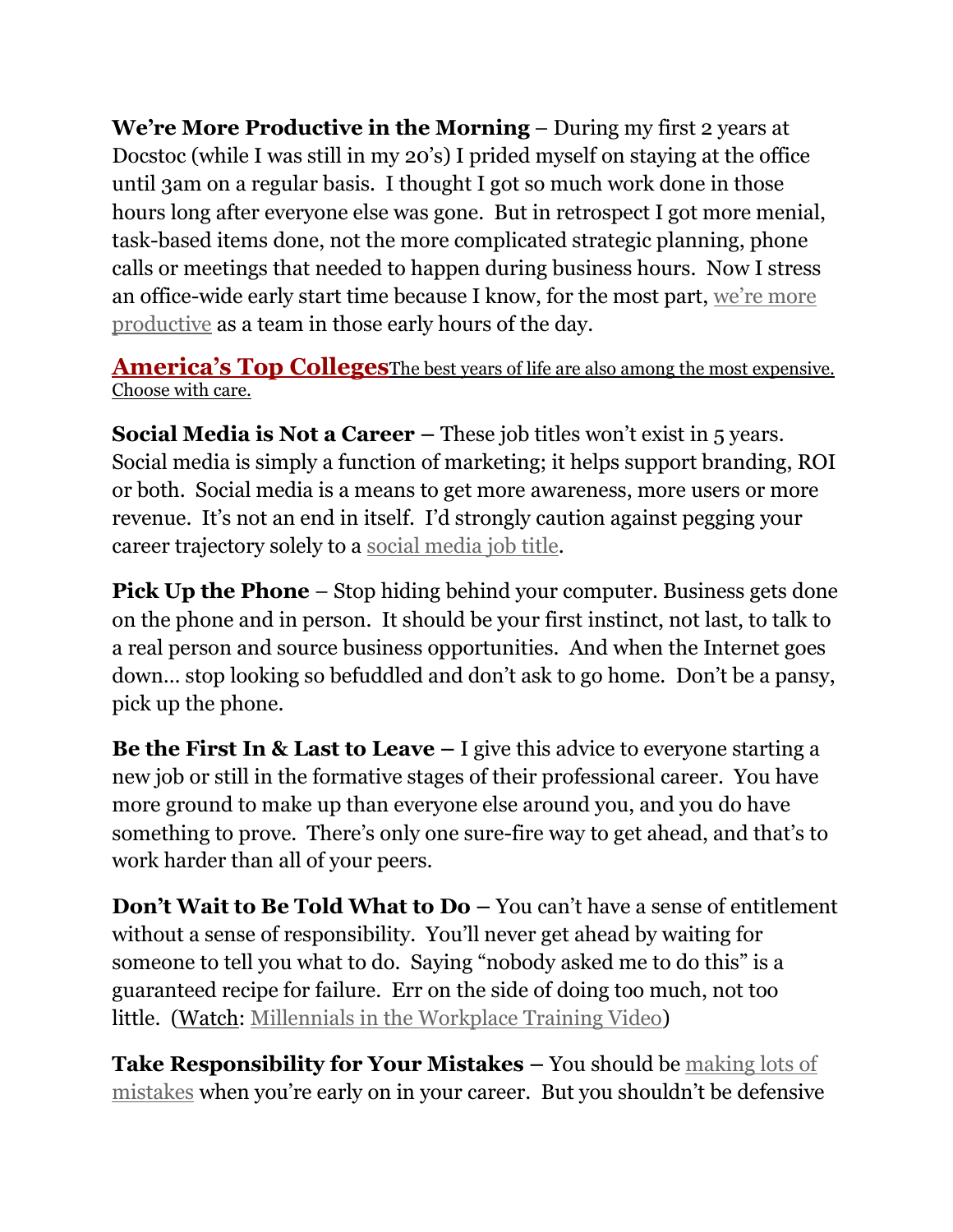about errors in judgment or execution. Stop trying to justify your Fups. You're only going to grow by embracing the lessons learned from your mistakes, and committing to learn from those experiences.

**You Should Be Getting Your Butt Kicked –** Meryl Streep in "The Devil Wears Prada" would be the most valuable boss you could possibly have. This is the most impressionable, malleable and formative stage of your professional career. Working for someone that demands excellence an[dpushes your limits](http://premium.docstoc.com/c/38/ch/191/l/1019/Kaizen---Improve-Everyday)  [every day](http://premium.docstoc.com/c/38/ch/191/l/1019/Kaizen---Improve-Everyday) will build the most solid foundation for your ongoing professional success.

**A New Job a Year Isn't a Good Thing –** 1-year stints don't tell me that you're so talented that you keep outgrowing your company. It tells me that you don't have the discipline to see your own learning curve through to completion. It takes about 2-3 years to master any new critical skill, give yourself at least that much time before you jump ship. Otherwise your resume reads as a series of [red flags on why not to be hired.](http://premium.docstoc.com/c/23/ch/80/l/328/Red-Flags-to-Look-Out-For)

**People Matter More Than Perks – It's so trendy to pick the company that** offers the most flex time, unlimited meals, company massages, game rooms and team outings. Those should all matter, but not as much as the character of your founders and managers. Great leaders will mentor you and will be a loyal source of employment long after you've left. [Make a conscious bet](http://scottberkun.com/2013/pick-your-own-boss/) on the folks you're going to work for and your commitment to them will pay off much more than those fluffy perks.

**Map Effort to Your Professional Gain –** You're going to be asked to do things you don't like to do. Keep your eye on the prize. Connect what you're doing today, with where you want to be tomorrow. That should be all the incentive you need. If you can't map your future success to your current responsibilities, then it's time to [find a new opportunity.](http://lifehacker.com/5948908/how-to-know-when-its-time-to-quit)

**Speak Up, Not Out** – We're raising a generation of sh-t talkers. In your workplace this is a cancer. If you have issues with management, culture or your role & responsibilities, SPEAK UP. Don't take those complaints and trash-talk the company or co-workers on lunch breaks and anonymous chat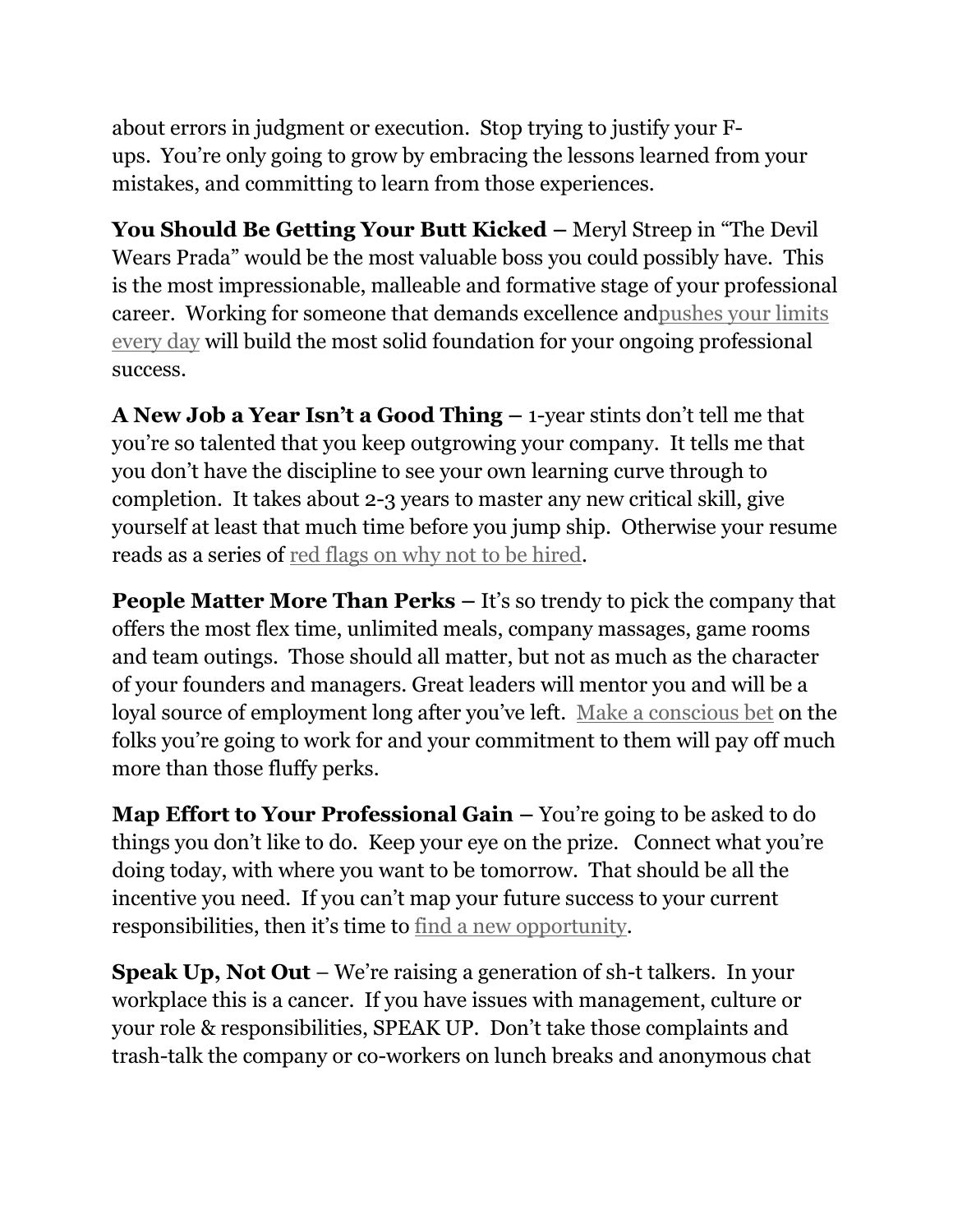boards. If you can [effectively communicate what needs to be improved,](http://premium.docstoc.com/video/102271314/How-to-Address-Problems-in-the-Workplace) you have the ability to shape your surroundings and professional destiny.

**You HAVE to Build Your Technical Chops –** Adding "Proficient in Microsoft Office" at the bottom of your resume under Skills, is not going to cut it anymore. I immediately give preference to candidates who are ninjas in: Photoshop, HTML/CSS, iOS, WordPress, Adwords, MySQL, Balsamiq, advanced Excel, Final Cut Pro – regardless of their job position. If you plan to stay gainfully employed, you better complement that humanities degree with some applicable [technical chops.](http://premium.docstoc.com/article/154782656/Online-Courses-for-Small-Businesses)

**Both the Size and Quality of Your Network Matter – It's who you** know more than what you know, that gets you ahead in business. Knowing a small group of folks very well, or a huge smattering of contacts superficially, just won't cut it. Meet and stay connected to lots of folks, and invest your time developing as many of those relationships as possible. (TIP: Here is m[yNetworking Advice\)](http://www.jasonnazar.com/2010/06/29/networking-tips-for-entrepreneurs/)

**You Need At Least 3 Professional Mentors –** The most guaranteed path to success is to emulate those who've achieved what you seek. You should always have at least 3 people you call mentors who are where you want to be. Their free guidance and counsel will be the most priceless gift you can receive. (TIP: "[The Secret to Finding and Keeping Mentors](http://blogs.wsj.com/accelerators/2013/05/24/jason-nazar-the-secret-to-getting-and-keeping-mentors/)")

**Pick an Idol & Act "As If"** – You may not know what to do, but your professional idol does. I often coach my employees to pick the businessperson they most admire, and act "as if." If you were (*fill in the blank*) how would he or she carry themselves, make decisions, organize his/her day, accomplish goals? You've got to fake it until you make it, so it's better to fake it as the most accomplished person you could imagine. (Shout out to [Tony](https://twitter.com/tonyrobbins)  [Robbins](https://twitter.com/tonyrobbins) for the tip)

**Read More Books, Fewer Tweets/Texts –** Your generation consumes information in headlines and 140 characters: all breadth and no depth. Creativity, thoughtfulness and thinking skills are freed when you're forced to read a full book cover to cover. All the keys to your future success,